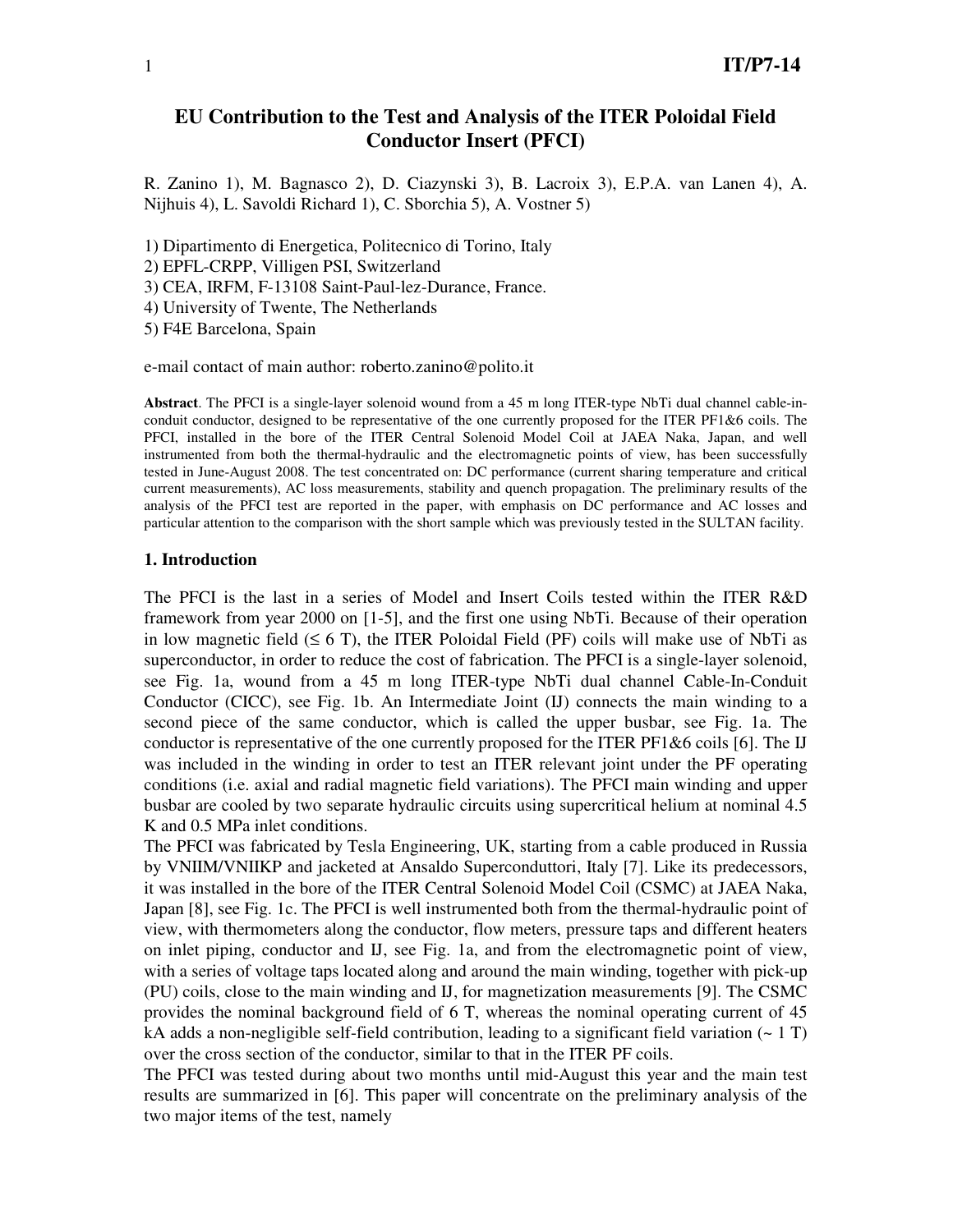

*FIG. 1 (a) Sketch of the PFCI with some instrumentation. (b) Cross section of the PFCI CICC (square SS jacket side ~ 50.3 mm). (c) The PFCI being inserted in the CSMC bore at JAEA Naka, early 2008.* 

- $\circ$  Current sharing temperature (T<sub>CS</sub>) and critical current (I<sub>C</sub>) measurements;
- o AC loss measurements in the main winding and in the IJ;

based on the analysis work performed on these items so far in the different EU laboratories. Some emphasis will also be put on the validation of the models and on the verification of their *predictive* capabilities, based on some exercises performed before the tests [10].

The results of the PFCI test improved on the reduced performance shown by the PFCI short sample [11, 12], tested in 2004 in the SULTAN facility at Villigen PSI, Switzerland, and more generally provide a significant database for the ITER PF coils. In particular, the tests confirmed that:

- o While sudden quenches still occur above a certain current threshold, because of (selffield) gradient on the CICC cross section, the PFCI could operate in DC conditions with no premature quenches with respect to its strand at peak magnetic field, as opposed to the case of the short sample – an indirect indication of improved current uniformity. Some degradation was observed, however, at the maximum ramp-rate allowed by the test setup [6].
- o The resistance of the IJ (and lower termination) was much lower than in the case of the short sample thanks to improved manufacturing: R<sub>IJ</sub> [nΩ] = 2.03 +0.057\*B<sub>IJ</sub> [T]  $\pm$ 0.14 was measured electrically [6] and confirmed calorimetrically – calorimetry also attributed up to 60% of the resistance to the side of the joint feeding the upper busbar and the remaining 40% to the side of the main winding. However, the performance of the joint itself was degraded with respect to the conductor [6].
- o The AC losses in the PFCI main winding follow the similar trend with cycling as measured on the Twente press.

### **2. DC Performance**

The results of both  $T_{\text{CS}}$  and  $I_{\text{C}}$  tests of the PFCI (undistinguished, since they lead to essentially identical results) are summarized in Fig. 2, where they are reported in the form of relative deviation with respect to the collective strand-like behavior at peak magnetic field, i.e., with respect to  $[I_C^{\text{strand}}(B_{\text{peak}}) * (+ of \text{ strands})]$ , and compared with the short sample results. All results are given as a function of measured (jacket) temperature in the high field region, and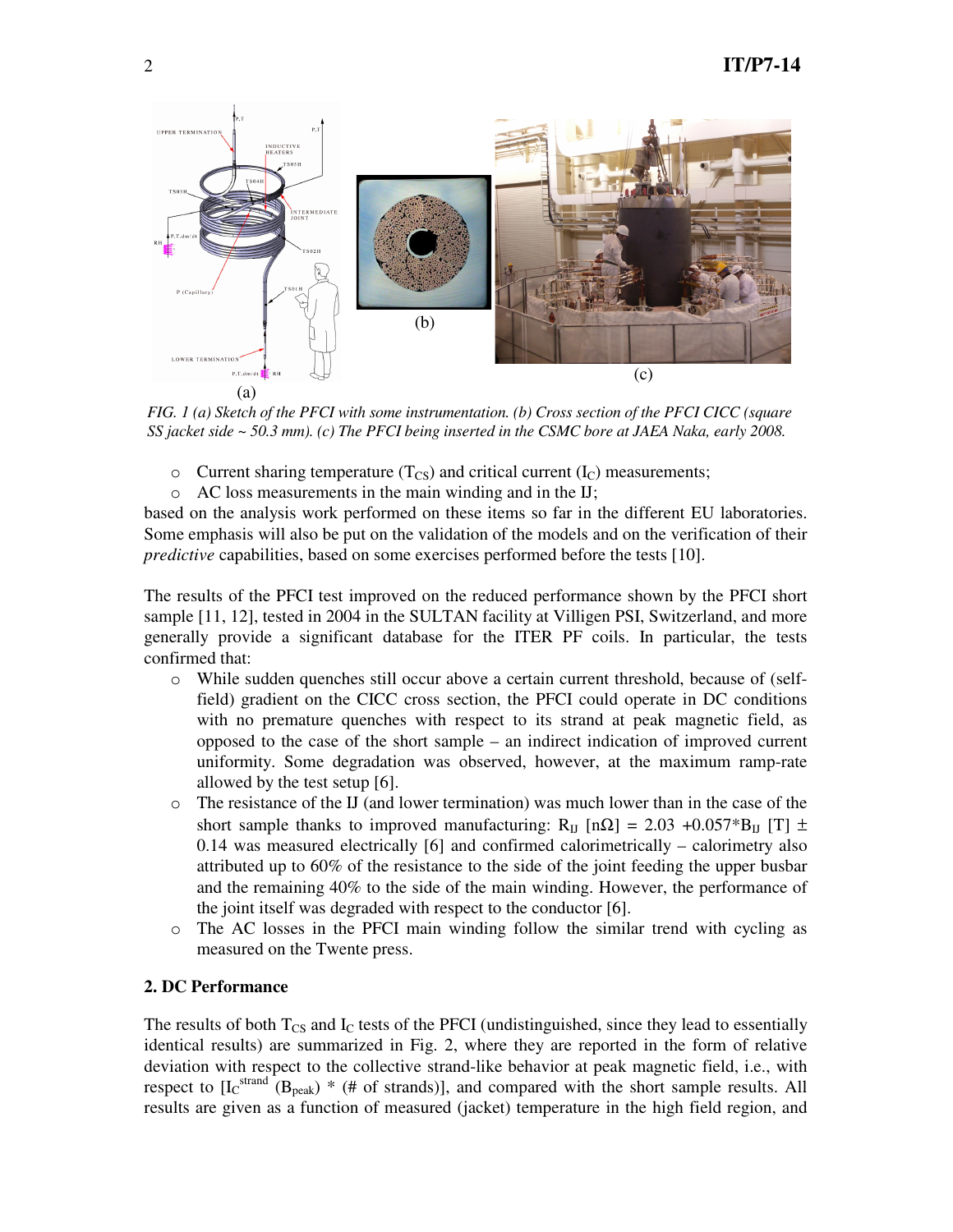



*FIG. 2. Summary of DC performance results compared with IC at Bpeak from strand: short sample (a), PFCI (b). The relative deviation (dimensionless) between the measured critical or quench current and that resulting from all strands carrying the IC at peak field is reported* 

*FIG. 3. Evolution of measured and computed (JackPot) voltage in the case of two*  $T_{CS}$  *tests, based on the T03H signal: run 53-01,*  $I_{\text{PFCI}} =$ *6 kA and BCSMC =5.9 T (top), run 35-01, IPFCI*  $= 45$  kA and  $B_{CSMC} = 5.15$  T (bottom).

*peak* magnetic field. We see that the PFCI results typically correspond to and sometimes even somewhat outperform the strand at peak magnetic field (large positive deviations are partly an artifact of a small denominator in case of small currents) as opposed to the short sample, where also significant negative deviations are noted. Both the PFCI and the short sample exhibit limiting currents, above which no critical current strictly speaking can be measured, but their performance is different above this limiting current.

In the PFCI  $T_{CS}$  and  $I_C$  tests, both smooth and sudden transitions occurred depending on the current level: as an example, it can be seen in Fig. 3 that the transition was smooth at "low" current but sudden at "high" current, which is a common feature of both the PFCI and the short sample [11, 13] (of course, the strand itself is stable at the peak field value, when tested on a barrel). Both the strand-like performance (in case of uniform current distribution) and the smooth vs. sudden transition at low vs. high currents were anticipated by the predictive simulations [10].

The recently developed model JackPot [14], accounting for the precise strand trajectories in the spatial varying magnetic field, substantiates why there can be an important difference in performance between the test of a short sample and a coil, in particular for high currents. The model demonstrates that the disturbing influence of the joints on the PFCI test results, as observed in earlier tests on a short sample of a similar PF cable, attributed to a combination of non-uniformity and local peak voltages [11], is practically negligible. A good assessment of the coil requires a priori the ability for sufficiently homogeneous current distribution among the strands in the high field region, and this condition is reached in the PFCI, see [14]. Only near the joints, the current distribution remains inhomogeneous beyond this level, but since the magnetic field in this region is sufficiently low, this does not affect the performance. The relatively large non-uniformity in the short sample test is confirmed by transverse voltage measurements and Hall sensor array analysis [15]. Two  $T_{CS}$  runs (35-1 and 53-1) were simulated with JackPot and compared with the signal from VD\_0910, see Fig. 3, against the temperature measured at T03H with correction for magnetic field dependency (see Appendix). The results show that for the run with lower current the test result is only 0.02 K lower than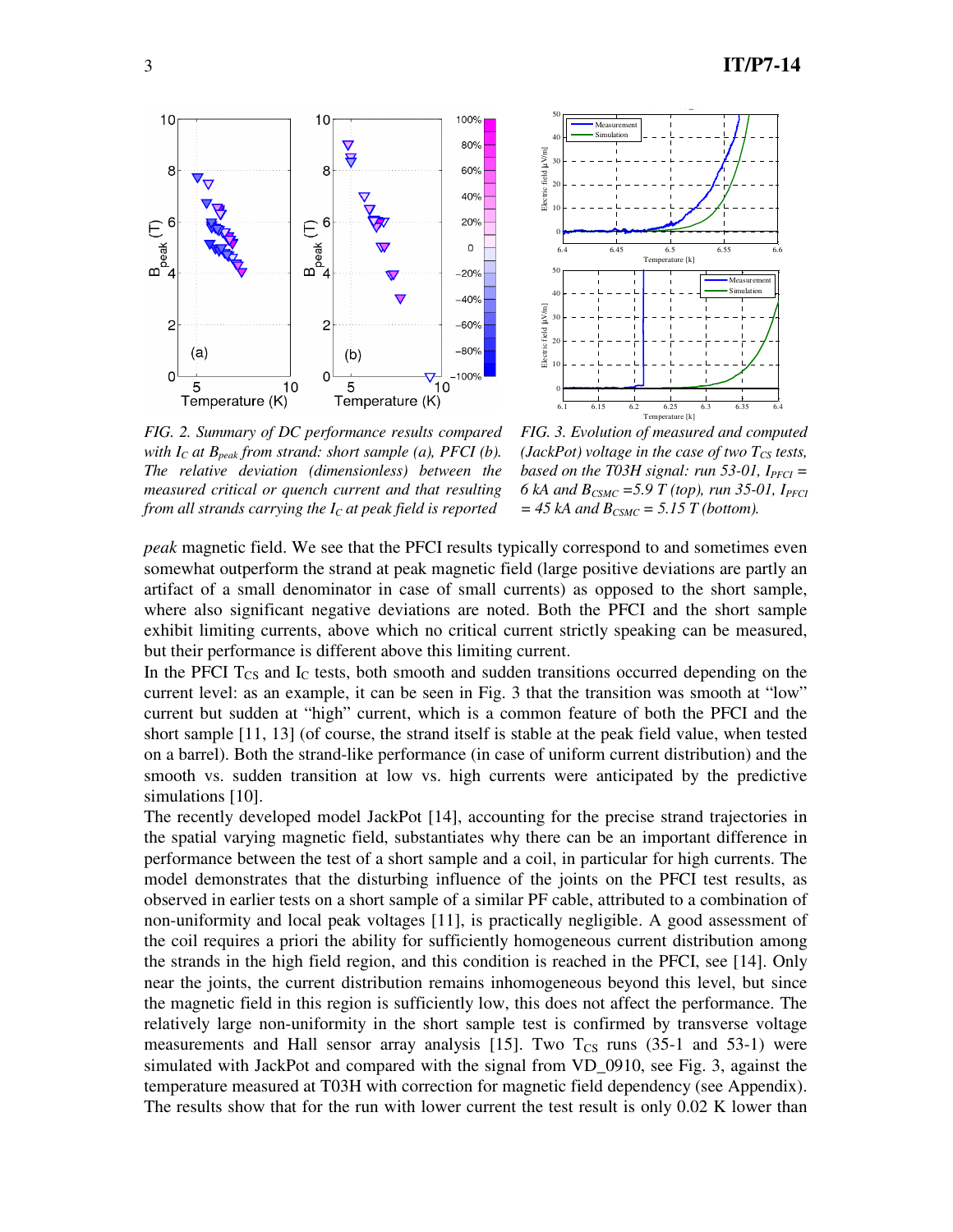the simulation. For the high current run the measured  $T_{CS}$  is 0.14 K below that from the simulation.

A different approach can be followed by computing the average electric field across the cable cross-section using the magnetic field map (uniform field gradient assumed), the measured strand critical current and n value [16] and assuming a uniform current distribution among all strands. Two runs (25-1 and 45-1) have been checked, one at high current (45 kA) and the other at low current (18 kA). The  $T_{CS}$  then computed (regardless of a possible instable behavior) is  $\sim$  6.4 K and  $\sim$  6.5 K, respectively, which is within 0.1 K from measured. These deviations should be considered with regard to possible slight current distribution imbalance, temperature gradients (ignored in the model) and thermometer accuracy. The major conclusion here is that if we compute  $T_{CS}$  for uniform current we should find a somewhat higher  $T_{\text{CS}}$  than strand at peak field and therefore higher than in the experiment (e.g., due to current non-uniformity).

#### **3. AC Losses**

AC losses were measured on both the conductor and the IJ using different test scenarios (exponential, trapezoidal, etc.) as well as in different phases of the tests (i.e., before, during and after completing a series of about 9000 full loading cycles) [6]. The major outcome of the conductor measurement is the characteristic coupling time constant " $n\tau$ ", to be compared with the measurement results on a PFCI conductor short sample in the Twente press [17] and on sub-size NbTi conductors in SULTAN [18]. The AC loss measured in the Twente press showed an initial decrease from the virgin state value ( $\sim 15$  ms) down to  $\sim 10$  ms, followed then by a monotonic increase to  $\sim$  30 ms after 10000 cycles and  $\sim$  50 ms after 40000 cycles (exact values depending also on the load conditions). As opposed to this, an earlier saturation of the loss was observed in SULTAN tests of sub-size NbTi samples. Below we describe the present status of our analysis of the PFCI losses.

#### **3.1 Calorimetric evaluation of conductor and IJ losses**

The assessment of the AC loss is in principle straightforward, but very delicate in practice, see below. With reference to Fig. 4 we may note that steady state 0D energy balances can be written separately for main winding, IJ and upper busbar, respectively, as follows:

 $Q_{\text{WIND}} = (dm/dt)_{\text{cond}} * [h(p, T04H) - h(p, TCin)]$  $Q_{IJ} = (dm/dt)_{cond} * [h(p, TCout) - h(p, T04H)] + (dm/dt)_{bus} * [h(p, T05H) - h(p, TIJin)]$  $Q_{BUS} = (dm/dt)_{bus} * [h(p, TIJout) - h(p, TO5H)] + (dm/dt)_{PI} * [h(p, TO6H) - h(p, TCin)]$ 

where the single terms have the dimensions of a power (W), dm/dt is the mass flow rate, h is the helium enthalpy, p the pressure, all functions of time as measured.  $Q_{\text{WIND}}$  strictly speaking includes the loss in the lower termination, but this is considered negligible in view of the very low field there  $(B^2/B_{peak}^2 < 0.1)$ . The total (hysteresis + coupling) energy loss (J) of the main winding conductor can then be obtained by integrating Q<sub>WIND</sub> in time (a similar integration will give the energy loss of the other components, as well as the total).

The major difficulty and uncertainty involved in this exercise is a consequence of some details in the temperature evolution measured on the conductor at T04H and may be explained by considering, as an example representative of the situation typical of most CSMC exponential dumps, Fig. 5 below. It can be seen that:

1) Initial values of  $T04^{\text{corr}}$  and  $T05^{\text{corr}}$  (see Appendix) are lower than the respective inlet temperatures by 75 mK and 90 mK and  $T04^{\text{corr}}$  is anyway outside the range  $[TC_{in}]$ ,  $TC_{\text{out}}$ , which is finite because of the Joule-Thompson effect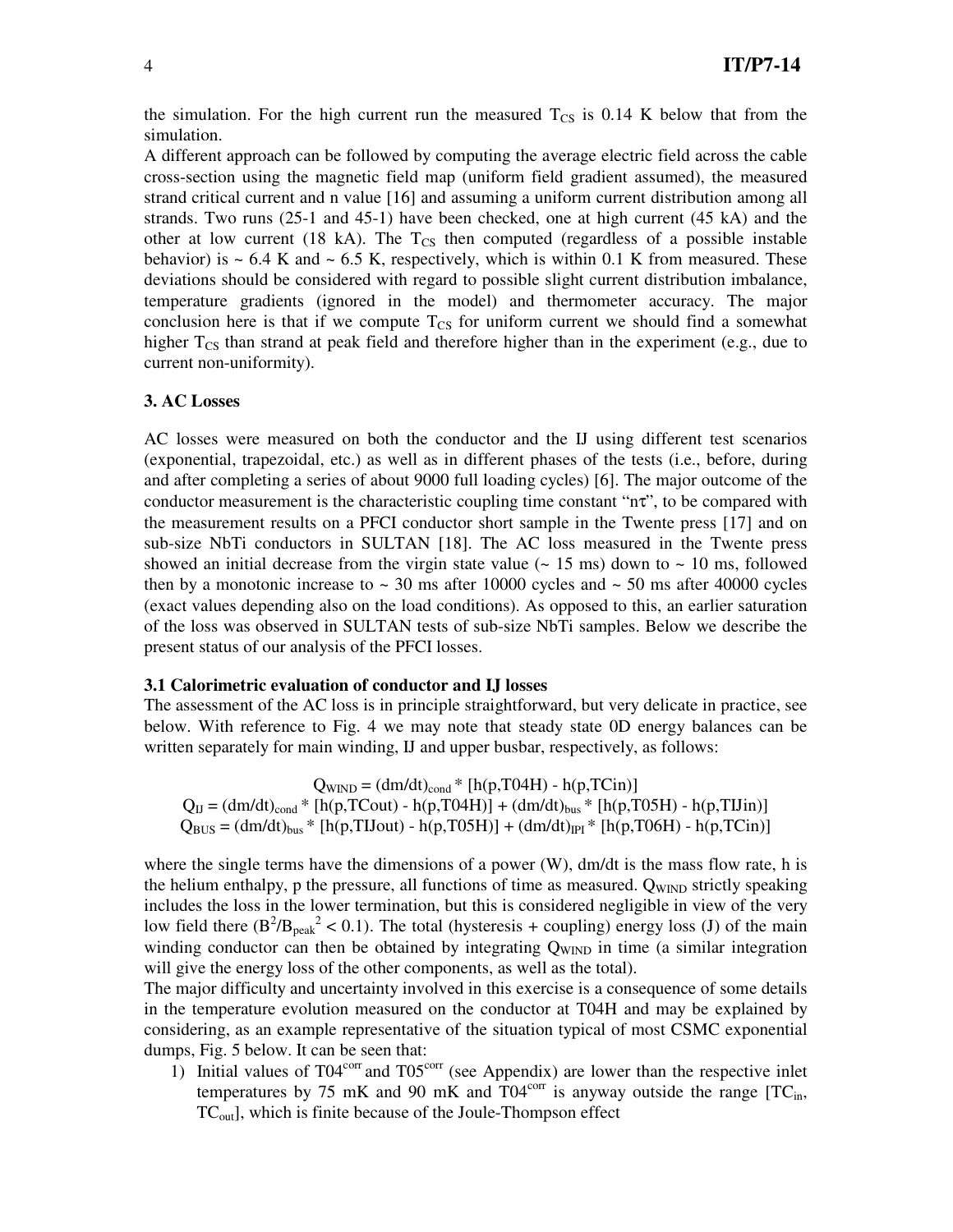

*FIG. 4. Sketch of the hydraulic circuits relevant for PFCI calorimetry.*

*FIG. 5. Evolution of measured (corrected) temperature differences of relevance for the calorimetric assessment of AC losses. Case of run 74-02.*

2) While the final value of  $T05<sup>corr</sup>$  returns more or less to the initial value,  $T04<sup>corr</sup>$  returns at the end of the transient to a value which is  $\sim 20$  mK below the initial one.

To address these issues we adopted two different strategies: a) offset the already corrected temperatures with respect to their *initial* value. This leaves an arbitrariness in the final integration time, which has to be chosen "as early as possible" (compatibly with a reasonable steady state), to limit the cumulative error on the computed energy; b) offset the already corrected temperatures with respect to their *final* value (note that initial and final values are affected by the different magnetic field). The two results are then used to provide some sort of effective error bar.

The calorimetric estimates of the AC loss for the reference CSMC exponential dumps from  $4T$  ( $\tau_{\text{dump}} \sim 5.6$  s), with I<sub>PFCI</sub> = 0 kA, are presented in Table I. In order to separate coupling and hysteresis losses the model presented in [19] based on classical formulas was used. It turns out that the hysteretic contribution is  $\sim$  250 J roughly independent of cycling.

It is seen that the conductor losses increase with cycling until quench events bring the conductor back or close to virgin values, but then values close to those before quench are

| Run#   | <b>Cycles</b>                              | $E_{cond}$ (J) | $E_{IJ}$ (J)  | $\mathbf{M}_{\mathbf{IJ}\text{-}\mathbf{axial}}$ | √ ~uumv<br>$\mathbf{M}_{\mathbf{IJ}\text{-radial}}$ | $-2 - 11$ C<br>$E_{\text{tot}}$ (J) | $n\tau$ (ms) |
|--------|--------------------------------------------|----------------|---------------|--------------------------------------------------|-----------------------------------------------------|-------------------------------------|--------------|
|        |                                            |                |               | (a.u.)                                           | (a.u.)                                              |                                     |              |
| $54-2$ | Before cyclic test                         | $1167/1437$ *  | $2012/1635$ * | 16.5                                             | 9.22                                                | 3242                                | $34 - 44$ *  |
| $63-2$ | ~1430                                      | 1455/1955 *    | 2537/1963 *   | 16.2                                             | 9.63                                                | 4136                                | $45 - 64$ *  |
| 66-2   | ~1000                                      | 1742           | 2459          |                                                  |                                                     | 4367                                | 56           |
| $69-2$ | ~1700                                      | 2016           | 2334          |                                                  |                                                     | 4546                                | 65           |
| $71-2$ | ~2800                                      | 2293           | 2326          |                                                  | 9.82                                                | 4761                                | 76           |
| $74-2$ | $\sim$ 4000 Before<br>quench test          | $2173/2652$ *  | 2454/1869 *   |                                                  | 10.03                                               | 4741                                | $72 - 90$ *  |
| 119-2  | After quench test                          | 1199/1199 *    | 1976/1760 *   |                                                  |                                                     | 3282/3165 *                         | 35           |
| 134-2  | $\sim$ 9000 Before high-<br>field quenches | 1428/3111 *    | 3406/2057 *   |                                                  |                                                     | 5011/5447 *                         | $44 - 107$ * |

TABLE I: AC LOSSES IN CSMC EXP DUMPS FROM 4 T ( $\tau_{\text{dump}} \sim 5.6 \text{ s}$ , I<sub>PFCI</sub> = 0 kA).

\* offset correction at final time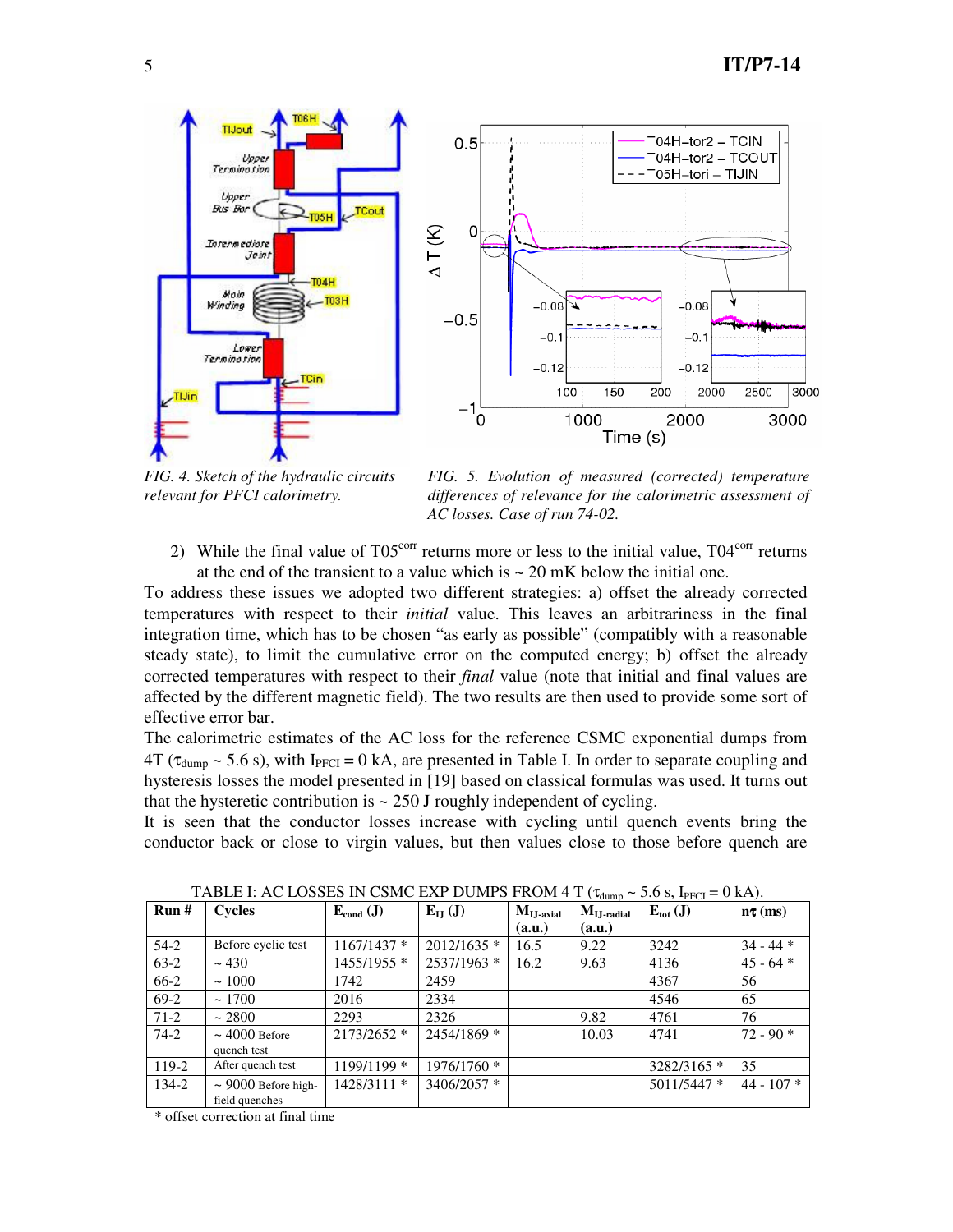

*FIG 6. Time-integrated pick-up signal and trapezoidal CSMC field pulse.* 



*FIG 7. PU Magnetization loops (radial and axial directions) of the IJ during a CSMC trapezoidal field pulse at 18.2 kA.*

being recovered again after further cycling.

However, a rather significant uncertainty is present in the calorimetric estimates for most runs, which should be improved in future work. This is important particularly in view of the fact that the most pessimistic estimate at the end of the cycles hits the 100 ms ceiling, which defines the acceptable upper bound for ITER PF coils. Finally, it should be noted that there is some disagreement, although within the present (large) error bars of the calorimetric assessment, in the strong variation of IJ AC losses from virgin to cycled, with respect to the magnetization estimates, see below.

### **3.2 Evaluation of conductor and IJ losses from magnetization measurement (PU coils)**

The signal from the conductor PU coil may be useful for confirmation of the conductor magnetization and thus the conductor AC losses in terms of coupling and hysteresis components. For the coupling loss, the multiple time constants nature [20] associated with the complex cabling pattern in large CICCs is clearly illustrated by the long decay time of the coupling currents at the end of a trapezoidal run. In Fig. 6 the PU signals from sensor IPF\_VC\_01 (middle of winding) and the CSMC field are plotted versus time. When the CSMC trapezoidal field pulse is completed, there is still a significant decay of the magnetisation, indicating decay of coupling currents associated with large loops. A similar decay occurs at the end of the rise of the field but the plateau is too short for full relaxation. The low pass filtering of the PU coil signals by the PFCI instrumentation is probably too severe for the higher harmonics to allow detection of the short time constants of around several tens of ms, expected to be the most dominant ones from the calorimetric assessment above. A simple two time constant fit to the decaying signal after the field pulse gives time constants of about 2 s and about 12 s.

The plots in Fig. 7 show the IJ magnetization according to the axial and radial field directions (with respect to the coil) during a CSMC trapezoidal field run: the axial field amplitude is 3.6 T and the radial field amplitude is 1.2 T, the ramping up and down times are both equal to 17 s. Note that the values at maximum current are unsure because of a too short plateau duration (≈ 3 s) to allow a full relaxation of the induced currents. One can clearly see in this figure a series of so-called "flux-jumps" i.e. fast decreases of the magnetization which correspond to overload and local quench of strands inside the joint due to high screening currents induced by the field change in the joint. This phenomenon was anticipated from measurements performed on sub-size joints and PU coils were used to diagnose these instabilities, which cannot be identified by calorimetry because of the too short time scale of these sudden events; then only a decrease of the losses when increasing the ramp rate can be measured [21].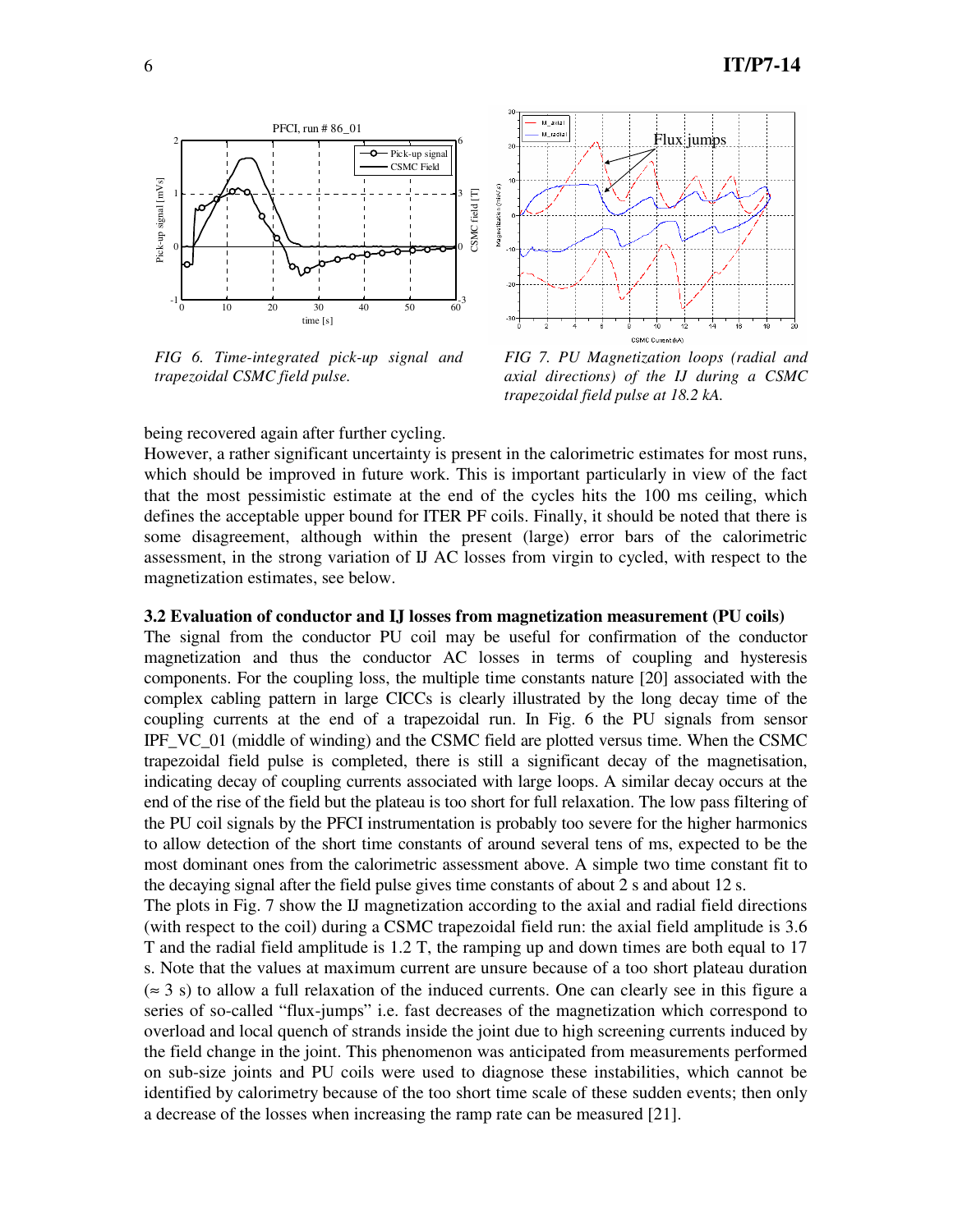Although the modeling has not yet been achieved to be able to compute directly the energy loss from the areas of the magnetization curves, the proportionality of these areas with the energy loss already allows relative estimations between runs (see Table I), to be compared with the calorimetric estimates.

# **4. Conclusions and Perspective**

- The good overall results of the PFCI conductor DC tests are being interpreted by the models and the improvement with respect to the short sample is explained by improved uniformity of the current.
- Calorimetric analysis of AC losses qualitatively confirms the trends of conductor  $n\tau$  with cycling as observed on the Twente press, but error bars are still large at present for the PFCI.
- The analysis of stability and quench is ongoing and shall be presented elsewhere.
- RRL and joint degradation remain open issues for the analysis.

# **5. Acknowledgments**

The participation of RZ, BL, LSR, AV to the PFCI test was financially supported by EURATOM mobility. The kind hospitality of JAEA Naka, Japan, during the test period is also gratefully acknowledged. The work of RZ and LSR was also partially financially supported by the Italian Ministry for University and Research (MiUR) and LSR is a grateful recipient of a fellowship "Giovani ricercatori" of Politecnico di Torino. EPAvL is partially financially supported by the University of Twente. MB is partially financially supported by CRPP. Both MB and EPAvL were also supported by a Marie Curie trainee fellowship. Thanks to L. Zani, A. Torre, and S. Nicollet (all from CEA) for their contribution to the analysis work. This report was prepared as an account of work for the ITER Organization. The Members of the Organization are the People's Republic of China, the European Atomic Energy Community, the Republic of India, Japan, the Republic of Korea, the Russian Federation, and the United States of America. The views and opinions expressed herein do not necessarily reflect those of the Members or any agency thereof. Dissemination of the information in this paper is governed by the applicable terms of the ITER Joint Implementation Agreement.

# **6. Appendix: PFCI Thermometry**

Of the originally five thermometers installed on the conductor (four of which – TS01H-TS04H -- on the main winding, the last one  $-$  TS05H  $-$  on the upper busbar, see [9]) only three (TS03H-TS05H) survived at the time of the test. However, also these thermometers did not show a very accurate reading and had to be recalibrated in situ. We give below the result of the recalibration, which allows converting from raw data, as available on the web, to the values used for the assessments presented in this paper, at different magnetic field (resulting from different CSMC currents,  $I_{CSMC}$ , while the contribution of the PFCI current is neglected in this parameterization). Note that also these corrected values are available on the web, from the list of virtual sensors, under the names TS03H\_Tor2, TS04H\_Tor2, TS05H\_Tori. For TS03H and TS04H, the corrections are in the form:

 $TS0xH^{corr} = y0x * (1 - I_{CSMC}[kA]/20) + y1x * I_{CSMC}[kA]/20$ 

 $y03 = 1.1527 * TSO3H - 0.4322$ ,  $y13 = 1.1582 * TSO3H - 0.3932$  (between 4.5 K and 6.8 K)  $y04 = 1.5422 * TSO4H - 0.9793$ ,  $y14 = 1.5328 * TSO4H - 0.9069$  (between 4.5 K and 6.8 K) while for TS05H the field dependence of the correction appears negligible and we have:  $TS05H^{corr} = 2.5887 * TS05H - 2.3011$  (between 5.3 K and 6.8 K)